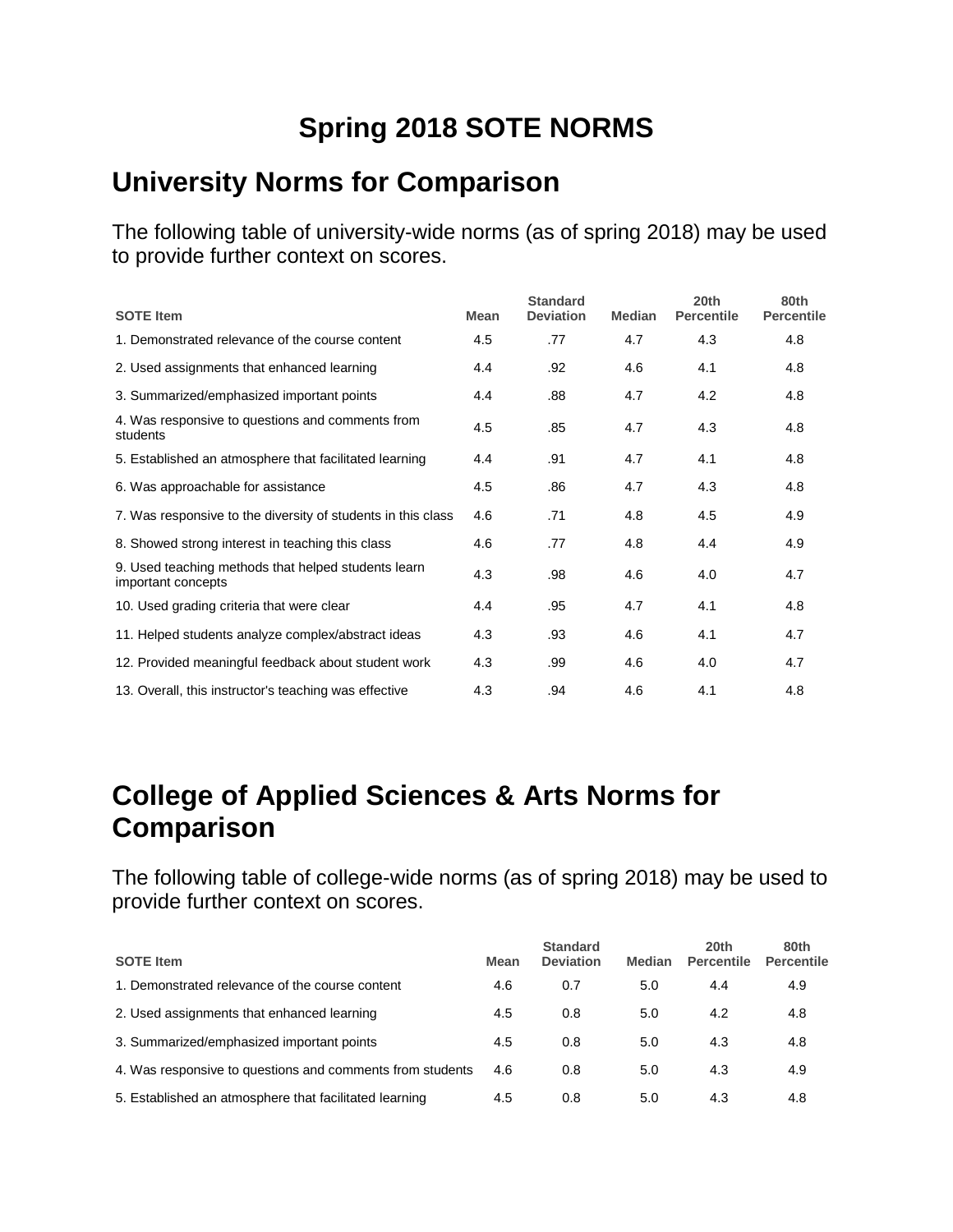| 6. Was approachable for assistance                                        | 4.6 | 0.8 | 5.0 | 4.4 | 4.9 |
|---------------------------------------------------------------------------|-----|-----|-----|-----|-----|
| 7. Was responsive to the diversity of students in this class              | 4.7 | 0.6 | 5.0 | 4.5 | 4.9 |
| 8. Showed strong interest in teaching this class                          | 4.7 | 0.7 | 5.0 | 4.4 | 4.9 |
| 9. Used teaching methods that helped students learn<br>important concepts | 4.4 | 0.9 | 5.0 | 4.1 | 4.8 |
| 10. Used grading criteria that were clear                                 | 4.5 | 0.9 | 5.0 | 4.1 | 4.8 |
| 11. Helped students analyze complex/abstract ideas                        | 4.5 | 0.8 | 5.0 | 4.1 | 4.8 |
| 12. Provided meaningful feedback about student work                       | 4.4 | 0.9 | 5.0 | 4.1 | 4.8 |
| 13. Overall, this instructor's teaching was effective                     | 4.5 | 0.8 | 5.0 | 4.2 | 4.8 |

# **College of Business Norms for Comparison**

| <b>SOTE</b> Item                                                          | Mean | <b>Standard</b><br><b>Deviation</b> | <b>Median</b> | 20th<br><b>Percentile</b> | 80th<br><b>Percentile</b> |
|---------------------------------------------------------------------------|------|-------------------------------------|---------------|---------------------------|---------------------------|
| 1. Demonstrated relevance of the course content                           | 4.5  | 0.8                                 | 5.0           | 4.2                       | 4.8                       |
| 2. Used assignments that enhanced learning                                | 4.3  | 0.9                                 | 5.0           | 4.0                       | 4.7                       |
| 3. Summarized/emphasized important points                                 | 4.4  | 0.9                                 | 5.0           | 4.1                       | 4.7                       |
| 4. Was responsive to questions and comments from students                 | 4.5  | 0.9                                 | 5.0           | 4.2                       | 4.8                       |
| 5. Established an atmosphere that facilitated learning                    | 4.4  | 0.9                                 | 5.0           | 4.0                       | 4.7                       |
| 6. Was approachable for assistance                                        | 4.4  | 0.9                                 | 5.0           | 4.2                       | 4.8                       |
| 7. Was responsive to the diversity of students in this class              | 4.6  | 0.7                                 | 5.0           | 4.4                       | 4.8                       |
| 8. Showed strong interest in teaching this class                          | 4.5  | 0.8                                 | 5.0           | 4.3                       | 4.8                       |
| 9. Used teaching methods that helped students learn important<br>concepts | 4.3  | 1.0                                 | 5.0           | 3.9                       | 4.6                       |
| 10. Used grading criteria that were clear                                 | 4.4  | 0.9                                 | 5.0           | 4.1                       | 4.7                       |
| 11. Helped students analyze complex/abstract ideas                        | 4.3  | 0.9                                 | 5.0           | 4.0                       | 4.7                       |
| 12. Provided meaningful feedback about student work                       | 4.3  | 1.0                                 | 5.0           | 3.9                       | 4.6                       |
| 13. Overall, this instructor's teaching was effective                     | 4.3  | 1.0                                 | 5.0           | 3.9                       | 4.7                       |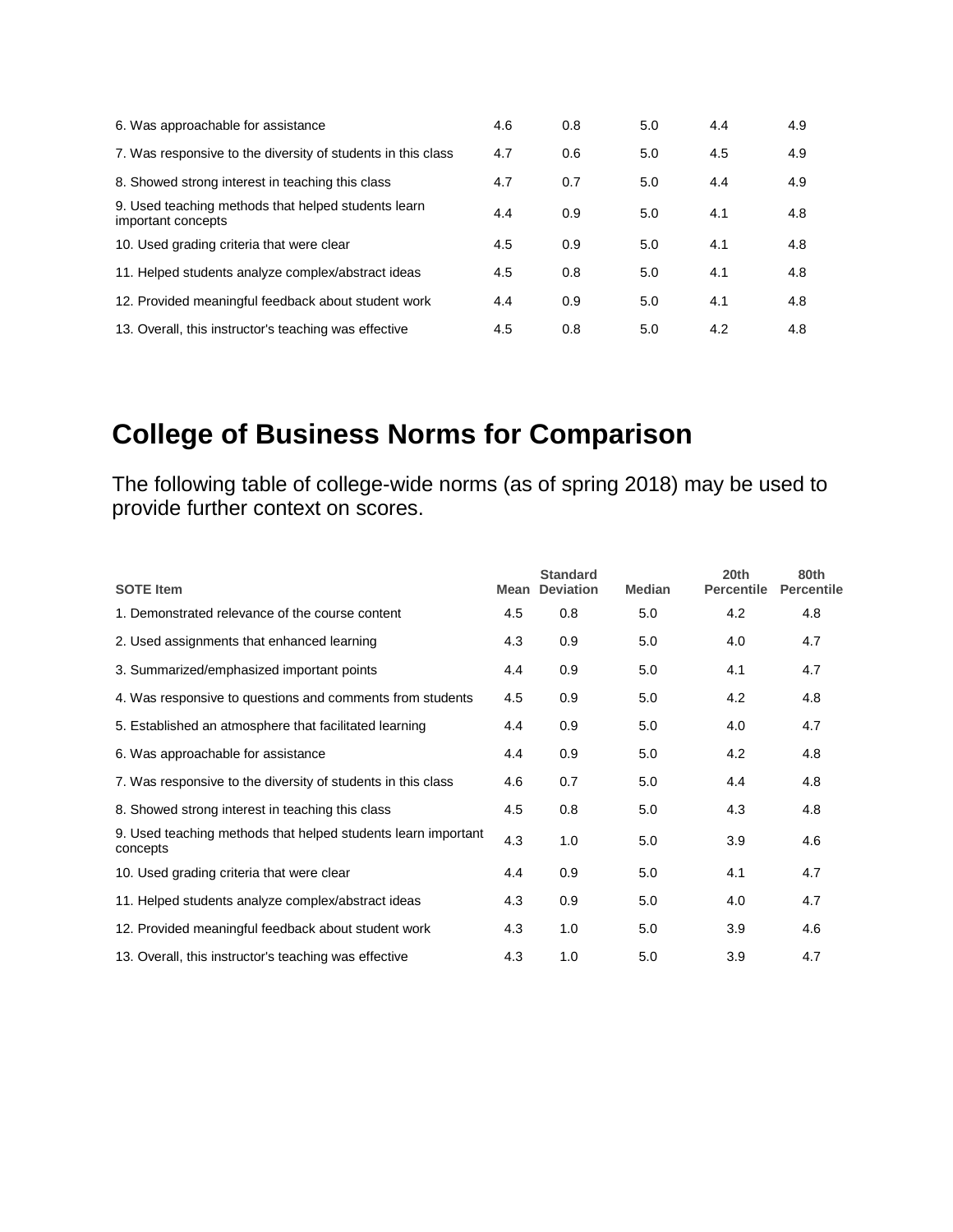# **College of Education Norms for Comparison**

The following table of college-wide norms (as of spring 2018) may be used to provide further context on scores.

| <b>SOTE Item</b>                                                          | <b>Mean</b> | <b>Standard</b><br><b>Deviation</b> | <b>Median</b> | 20th<br><b>Percentile</b> | 80th<br><b>Percentile</b> |
|---------------------------------------------------------------------------|-------------|-------------------------------------|---------------|---------------------------|---------------------------|
| 1. Demonstrated relevance of the course content                           | 4.6         | 0.7                                 | 5.0           | 4.4                       | 4.9                       |
| 2. Used assignments that enhanced learning                                | 4.5         | 0.8                                 | 5.0           | 4.2                       | 4.8                       |
| 3. Summarized/emphasized important points                                 | 4.5         | 0.8                                 | 5.0           | 4.2                       | 4.9                       |
| 4. Was responsive to questions and comments<br>from students              | 4.6         | 0.8                                 | 5.0           | 4.3                       | 4.9                       |
| 5. Established an atmosphere that facilitated<br>learning                 | 4.5         | 0.8                                 | 5.0           | 4.2                       | 4.9                       |
| 6. Was approachable for assistance                                        | 4.6         | 0.8                                 | 5.0           | 4.4                       | 4.9                       |
| 7. Was responsive to the diversity of students in<br>this class           | 4.7         | 0.6                                 | 5.0           | 4.5                       | 4.9                       |
| 8. Showed strong interest in teaching this class                          | 4.6         | 0.7                                 | 5.0           | 4.5                       | 4.9                       |
| 9. Used teaching methods that helped students<br>learn important concepts | 4.4         | 0.9                                 | 5.0           | 4.1                       | 4.8                       |
| 10. Used grading criteria that were clear                                 | 4.4         | 0.9                                 | 5.0           | 4.1                       | 4.8                       |
| 11. Helped students analyze complex/abstract<br>ideas                     | 4.4         | 0.8                                 | 5.0           | 4.1                       | 4.8                       |
| 12. Provided meaningful feedback about student<br>work                    | 4.4         | 0.9                                 | 5.0           | 4.2                       | 4.8                       |
| 13. Overall, this instructor's teaching was effective                     | 4.5         | 0.8                                 | 5.0           | 4.2                       | 4.8                       |

## **College of Engineering Norms for Comparison**

| <b>SOTE Item</b>                                             | <b>Mean</b> | <b>Standard</b><br><b>Deviation</b> | <b>Median</b> | 20th<br><b>Percentile</b> | 80th<br><b>Percentile</b> |
|--------------------------------------------------------------|-------------|-------------------------------------|---------------|---------------------------|---------------------------|
| 1. Demonstrated relevance of the course content              | 4.4         | 0.9                                 | 5.0           | 4.1                       | 4.7                       |
| 2. Used assignments that enhanced learning                   | 4.2         | 1.0                                 | 5.0           | 3.9                       | 4.7                       |
| 3. Summarized/emphasized important points                    | 4.2         | 1.0                                 | 5.0           | 3.9                       | 4.7                       |
| 4. Was responsive to questions and comments<br>from students | 4.3         | 0.9                                 | 5.0           | 4.0                       | 4.7                       |
| 5. Established an atmosphere that facilitated<br>learning    | 4.2         | 1.0                                 | 5.0           | 3.8                       | 4.7                       |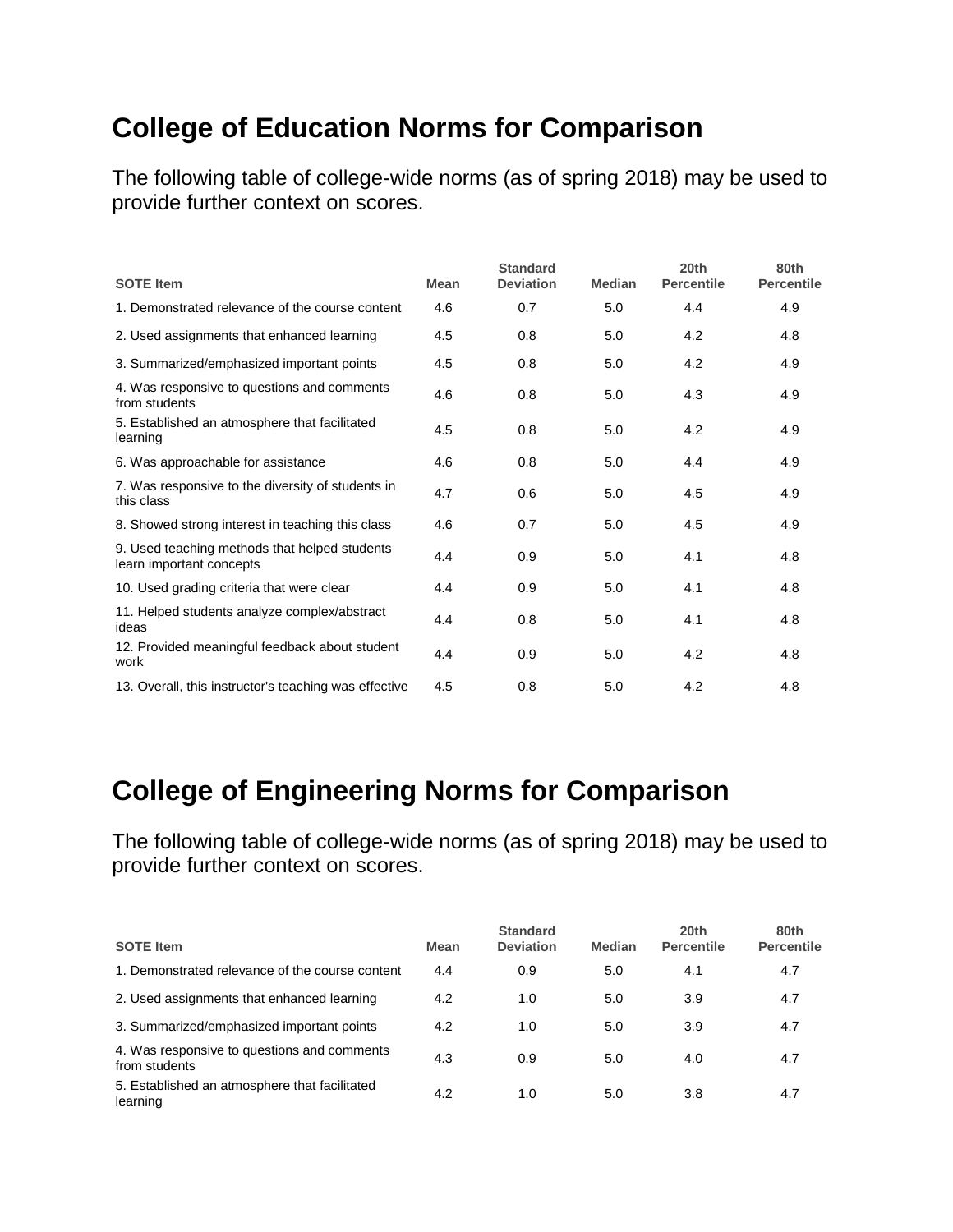| 6. Was approachable for assistance                                        | 4.3 | 1.0 | 5.0 | 4.0 | 4.7 |
|---------------------------------------------------------------------------|-----|-----|-----|-----|-----|
| 7. Was responsive to the diversity of students in<br>this class           | 4.5 | 0.8 | 5.0 | 4.3 | 4.8 |
| 8. Showed strong interest in teaching this class                          | 4.4 | 0.9 | 5.0 | 4.1 | 4.8 |
| 9. Used teaching methods that helped students<br>learn important concepts | 4.1 | 1.1 | 4.0 | 3.7 | 4.6 |
| 10. Used grading criteria that were clear                                 | 4.2 | 1.0 | 5.0 | 3.8 | 4.6 |
| 11. Helped students analyze complex/abstract<br>ideas                     | 4.2 | 1.0 | 4.0 | 3.8 | 4.6 |
| 12. Provided meaningful feedback about student<br>work                    | 4.1 | 1.1 | 4.0 | 3.7 | 4.6 |
| 13. Overall, this instructor's teaching was effective                     | 4.2 | 1.0 | 4.0 | 3.8 | 4.7 |

## **College of Humanities & The Arts Norms for Comparison**

| <b>SOTE Item</b>                                                          | Mean | <b>Standard</b><br><b>Deviation</b> | <b>Median</b> | 20th<br><b>Percentile</b> | 80th<br><b>Percentile</b> |
|---------------------------------------------------------------------------|------|-------------------------------------|---------------|---------------------------|---------------------------|
| 1. Demonstrated relevance of the course content                           | 4.6  | 0.7                                 | 5.0           | 4.3                       | 4.8                       |
| 2. Used assignments that enhanced learning                                | 4.4  | 0.9                                 | 5.0           | 4.1                       | 4.8                       |
| 3. Summarized/emphasized important points                                 | 4.5  | 0.8                                 | 5.0           | 4.2                       | 4.8                       |
| 4. Was responsive to questions and comments<br>from students              | 4.6  | 0.8                                 | 5.0           | 4.4                       | 4.9                       |
| 5. Established an atmosphere that facilitated<br>learning                 | 4.5  | 0.8                                 | 5.0           | 4.2                       | 4.8                       |
| 6. Was approachable for assistance                                        | 4.5  | 0.8                                 | 5.0           | 4.3                       | 4.8                       |
| 7. Was responsive to the diversity of students in<br>this class           | 4.6  | 0.7                                 | 5.0           | 4.5                       | 4.9                       |
| 8. Showed strong interest in teaching this class                          | 4.7  | 0.7                                 | 5.0           | 4.5                       | 4.9                       |
| 9. Used teaching methods that helped students<br>learn important concepts | 4.4  | 0.9                                 | 5.0           | 4.1                       | 4.8                       |
| 10. Used grading criteria that were clear                                 | 4.4  | 0.9                                 | 5.0           | 4.0                       | 4.7                       |
| 11. Helped students analyze complex/abstract<br>ideas                     | 4.4  | 0.8                                 | 5.0           | 4.2                       | 4.8                       |
| 12. Provided meaningful feedback about student<br>work                    | 4.4  | 0.9                                 | 5.0           | 4.2                       | 4.8                       |
| 13. Overall, this instructor's teaching was effective                     | 4.4  | 0.9                                 | 5.0           | 4.2                       | 4.8                       |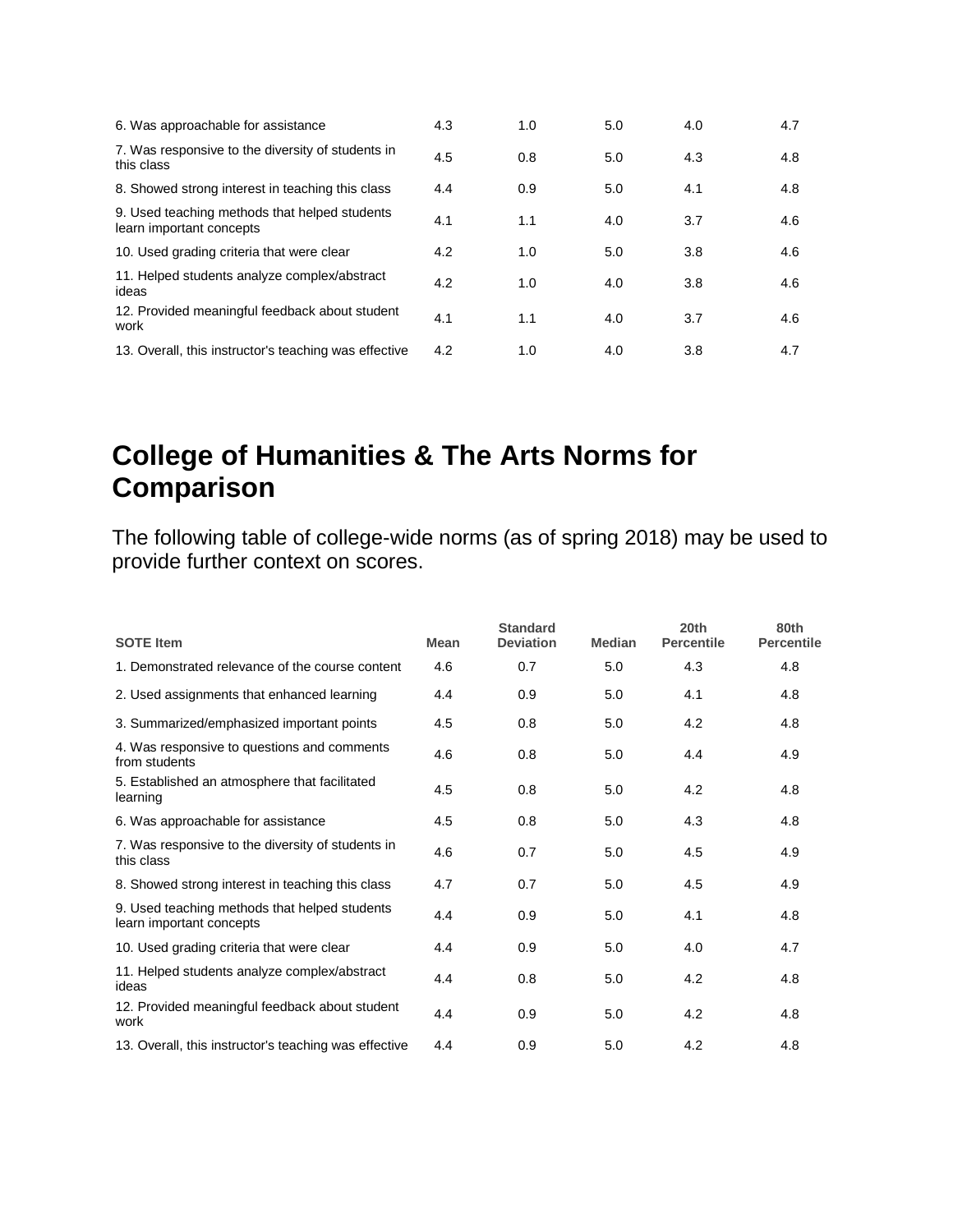# **College of Science Norms for Comparison**

The following table of college-wide norms (as of spring 2018) may be used to provide further context on scores.

| <b>SOTE Item</b>                                                          | <b>Mean</b> | <b>Standard</b><br><b>Deviation</b> | <b>Median</b> | 20th<br><b>Percentile</b> | 80th<br><b>Percentile</b> |
|---------------------------------------------------------------------------|-------------|-------------------------------------|---------------|---------------------------|---------------------------|
| 1. Demonstrated relevance of the course content                           | 4.5         | 0.8                                 | 5.0           | 4.3                       | 4.8                       |
| 2. Used assignments that enhanced learning                                | 4.2         | 1.0                                 | 5.0           | 4.0                       | 4.7                       |
| 3. Summarized/emphasized important points                                 | 4.3         | 0.9                                 | 5.0           | 4.1                       | 4.7                       |
| 4. Was responsive to questions and comments<br>from students              | 4.4         | 0.9                                 | 5.0           | 4.2                       | 4.8                       |
| 5. Established an atmosphere that facilitated<br>learning                 | 4.3         | 1.0                                 | 5.0           | 4.0                       | 4.8                       |
| 6. Was approachable for assistance                                        | 4.4         | 0.9                                 | 5.0           | 4.1                       | 4.8                       |
| 7. Was responsive to the diversity of students in<br>this class           | 4.6         | 0.7                                 | 5.0           | 4.4                       | 4.9                       |
| 8. Showed strong interest in teaching this class                          | 4.5         | 0.8                                 | 5.0           | 4.3                       | 4.9                       |
| 9. Used teaching methods that helped students<br>learn important concepts | 4.1         | 1.1                                 | 5.0           | 3.9                       | 4.7                       |
| 10. Used grading criteria that were clear                                 | 4.3         | 1.0                                 | 5.0           | 4.0                       | 4.7                       |
| 11. Helped students analyze complex/abstract<br>ideas                     | 4.2         | 1.0                                 | 5.0           | 3.9                       | 4.7                       |
| 12. Provided meaningful feedback about student<br>work                    | 4.1         | 1.1                                 | 4.0           | 3.9                       | 4.6                       |
| 13. Overall, this instructor's teaching was effective                     | 4.2         | 1.0                                 | 5.0           | 3.9                       | 4.7                       |

## **College of Social Sciences Norms for Comparison**

| <b>SOTE Item</b>                                             | <b>Mean</b> | <b>Standard</b><br><b>Deviation</b> | <b>Median</b> | 20th<br><b>Percentile</b> | 80th<br><b>Percentile</b> |
|--------------------------------------------------------------|-------------|-------------------------------------|---------------|---------------------------|---------------------------|
| 1. Demonstrated relevance of the course content              | 4.6         | 0.7                                 | 5.0           | 4.4                       | 4.9                       |
| 2. Used assignments that enhanced learning                   | 4.4         | 0.9                                 | 5.0           | 4.2                       | 4.8                       |
| 3. Summarized/emphasized important points                    | 4.5         | 0.8                                 | 5.0           | 4.3                       | 4.8                       |
| 4. Was responsive to questions and comments<br>from students | 4.5         | 0.8                                 | 5.0           | 4.4                       | 4.8                       |
| 5. Established an atmosphere that facilitated<br>learning    | 4.5         | 0.8                                 | 5.0           | 4.3                       | 4.8                       |